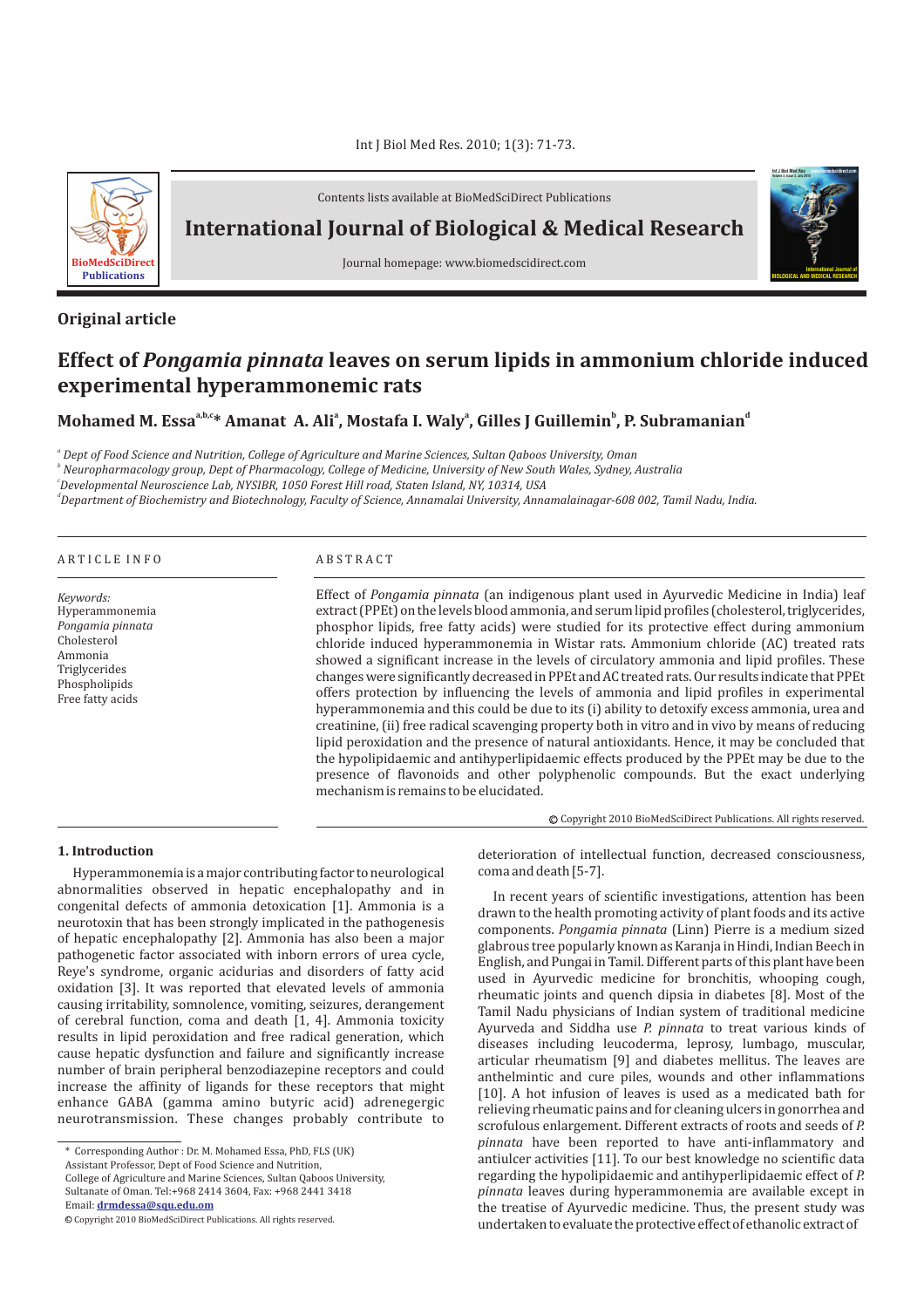*P. pinnata* leaves on lipid profile in ammonium chloride induced experimental hyperammonemic Wistar rats. In this experiment, a total of 24 rats were used. The rats were

#### **2. Materials and Methods**

### *2.1. Animals*

Adult male albino Wistar rats, weighing 180-200 g bred in the Central Animal House, Rajah Muthiah Medical College, Annamalai University, were used. The animals were housed in polycarbonate cages in a room with a 12 h day-night cycle, temperature of  $22 \pm 2^{\circ}$ C and humidity of 45-64%. Animals were fed with a standard pellet diet (Hindustan Lever Ltd., Mumbai, India) and water ad libitum. All animal experiments were approved by the ethical committee, Annamalai University and were in accordance with the guidelines of the National Institute of Nutrition (NIN), Indian Council of Medical Research (ICMR), Hyderabad, India.

### *2.2. Plant Material and preparation of Extract (PPEt)*

The mature green leaves of *P. pinnata w*ere collected from Chidambaram, Cuddalore District, Tamil Nadu, India. The plant was identified and authenticated at the Herbarium of Botany Directorate in Annamalai University. A voucher specimen (No.3670) was deposited in the Botany Department of Annamalai University. The shade-dried and powdered leaves of *P. pinnata* were subjected to extraction with 70% ethanol under reflux for 8 h and concentrated to a semi-solid mass under reduced pressure (Rotavapor apparatus, Buchi Labortechnik AG, Switzerland). The yield was about 24%  $(w/w)$  of the starting crude material. In the preliminary phytochemical screening, the ethanolic extract of PPEt gave positive tests for glycosides, sterols, tannins and flavones [12]. The residual extract was dissolved in sterile water and used in the investigation. Ammonium chloride was purchased from Sisco Research Laboratories, Mumbai, India. All other chemicals used in the study were of analytical grade. Hyperammonemia will be induced in Wistar rats by daily intraperitoneal injections of ammonium chloride at a dose of 100 mg/kg body weight for 8 weeks [13].

#### *2.3. Experimental design*

divided into 4 groups of 6 rats each. Group I rats were normal untreated. Group II were normal rats treated with PPEt orally (300 mg/kg bodyweight) [7, 11, 13]. Group III rats were treated with ammonium chloride intra peritoneally (100 mg/kg bodyweight) [7, 13]. Group IV were rats treated with ammonium chloride + PPEt. At the end of 8 weeks, all the rats were killed by decapitation after giving (Pentobarbitone sodium) anesthesia (60 mg/kg). Blood samples were collected for various biochemical estimations.

Blood ammonia levels were estimated by the method of Wolheim [14]. Circulatory Cholesterol levels were analyzed by the method of Zlatkis [15]. Serum triglycerides were analyzed by method of Foster and Dunn [16]. Phospholipids were analysed by the method of Zilversmit and Davis [17] and the serum free fatty acids were estimated by the method of Falholt [18].

#### *2.4.Statistical analysis*

Statistical analysis was carried out by analysis of variance (ANOVA) and the groups were compared using Duncan's Multiple Range Test (DMRT).

### **3. Results**

Table 1 shows the levels of blood ammonia of control and experimental animals. Circulatory ammonia levels increased significantly and the levels reduced significantly in ammonium chloride and PPEt treated rats. Normal rats treated with PPEt showed no significant differences in levels of ammonia when compared with control rats (Table 1).The effect of PPEt on the levels of serum cholesterol, triglycerides, free fatty acids and phospholipids in normal and experimental groups illustrated in Table 1. The levels of all these lipids were significantly increased in AC induced hyperammonemic rats whereas the administration of PPEt to AC treated rats significantly restored all these changes to almost normal levels (Table 1).

Table 1. Effect of PPEt on changes in the blood ammonia and serum lipid profiles of normal and experimental rats

| Group            | Cholesterol<br>(mg/dl)       | <b>Triglycerides</b><br>(mg/dl) | <b>Free fatty</b><br>acids $(mg/dl)$ | Phospholipids<br>(mg/dl)     | <b>Blood ammonia</b><br>(mol/L) |
|------------------|------------------------------|---------------------------------|--------------------------------------|------------------------------|---------------------------------|
| 1. Normal        | $84.61$ $4.03^{\circ}$       | $60.17, 3.60^{\circ}$           | 73.2 3.95 <sup>a</sup>               | $101.6$ 5.2 <sup>a</sup>     | $88.28 \pm 6.72$ <sup>a</sup>   |
| 2. Normal + PPEt | $82.17$ $3.59^{\circ}$       | $56.95$ $3.01$ <sup>a</sup>     | 69.3 3.64 <sup>ª</sup>               | 96.8 4.71 <sup>ª</sup>       | $83.93 \pm 6.39$ <sup>a</sup>   |
| 3.AC treated     | $171.25$ $12.5^{\circ}$      | $91.855.45^{\circ}$             | 149.2 $7.92^b$                       | $171.1 \; 11.7^{\mathrm{b}}$ | $331.21 \pm 25.22^{\circ}$      |
| $4AC + PPEt$     | $121.20 \ 10.7$ <sup>c</sup> | $67.84$ 4.01 <sup>c</sup>       | $92.15.13^{\circ}$                   | $121.3\;6.9^{\circ}$         | $139.79 \pm 10.70^{\circ}$      |

Values are given as mean S.D from six rats in each group

ANOVA followed by Duncan's multiple range tests Values not sharing a common superscript (a, b, c) differ significantly at  $p \le 0.05$ 

#### **4. Discussion**

Ammonia is removed either in the form of urea in periportal hepatocytes and/or as glutamine in perivenous hepatocytes in liver [19]. An increased level of circulatory ammonia might indicate a hyperammonemic condition in the rats treated with ammonium chloride [6, 7, 13, 20]. Decreased levels of blood ammonia, PPEt and ammonium chloride treated rats show the significant anti-hyperammonemic activity of this plant and it was reported that P. pinnata normalized the levels of ammonia, urea and creatinine during hyperammonemic and nephrotoxic conditions [7, 9, 13]. Our present findings have an in agreement

with these reports and the exact mechanism remains to be explored.

Oxidative stress mediated lipid peroxidation was also shown as one of the characteristic features of hyperammonemia [6, 7, 21]. Free radical damage to cellular components and decomposition of hydroperoxide formed from oxidative breakdown of polyunsaturated fatty acids (PUFAs) are important factors in the development of cellular toxicity and pathology caused by lipid peroxidation. In a large number of tissues, it is now generally